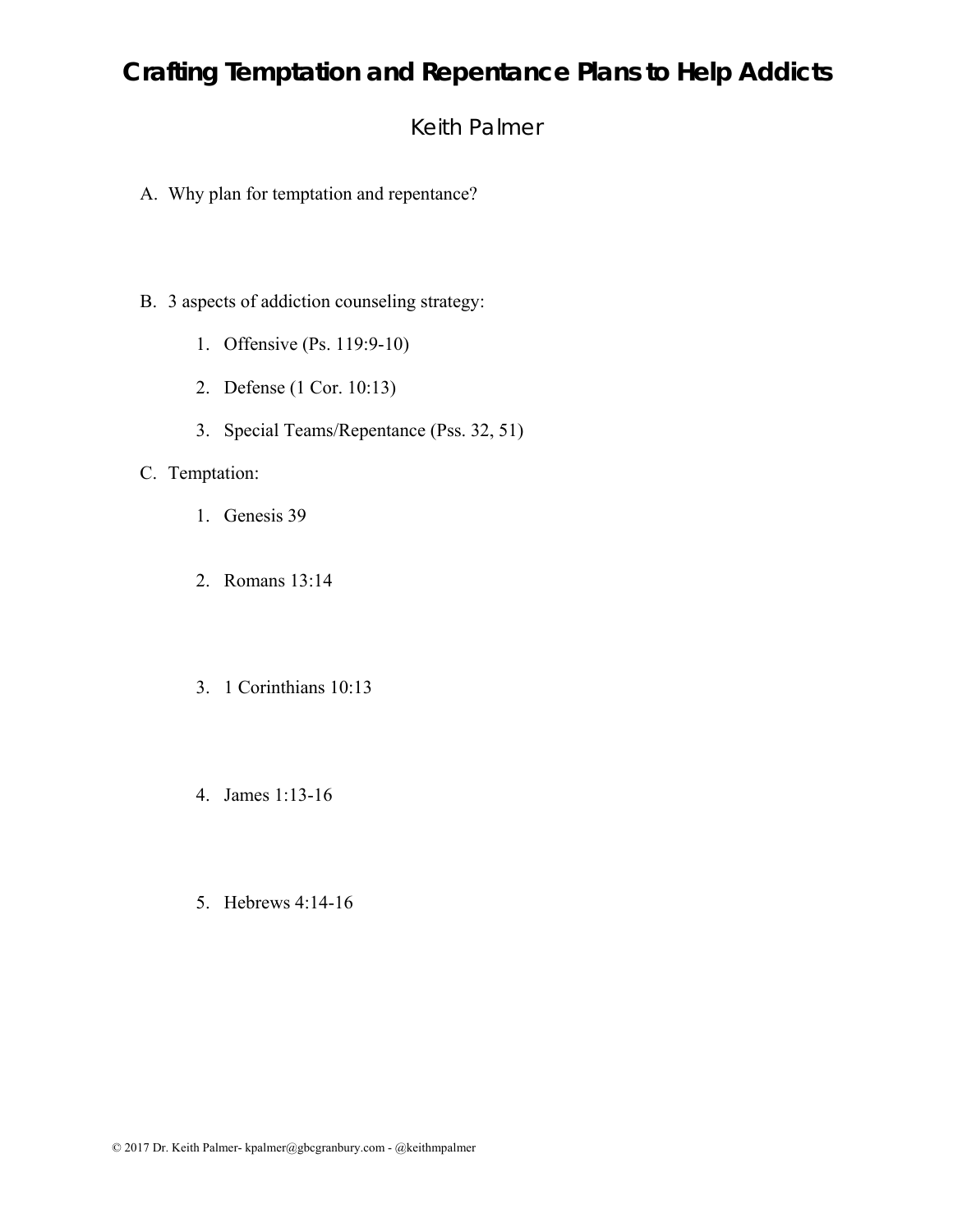## Keith Palmer

- D. Crafting a robust temptation plan:
	- 1. Simple
	- 2. Designed to break the building momentum of temptation
	- 3. Examples:
		- i. Example 1 (kids)
			- Stop
			- Get away (Gen. 39:12, 1 Cor. 6:18, 10:14, 1 Tim. 6:11, 2 Tim. 2:22)
			- Pray (Heb.  $4:14-16$ )
			- Obey

#### ii. Example 2

- Flee to safe place
- Pray for help
- Call accountability partner
- Review counseling notes (verses, strategies, etc.) Analyze and make changes
- 4. Fine tune for specific counselee

#### E. Repentance:

- 1. Psalm 32
- 2. Psalm 51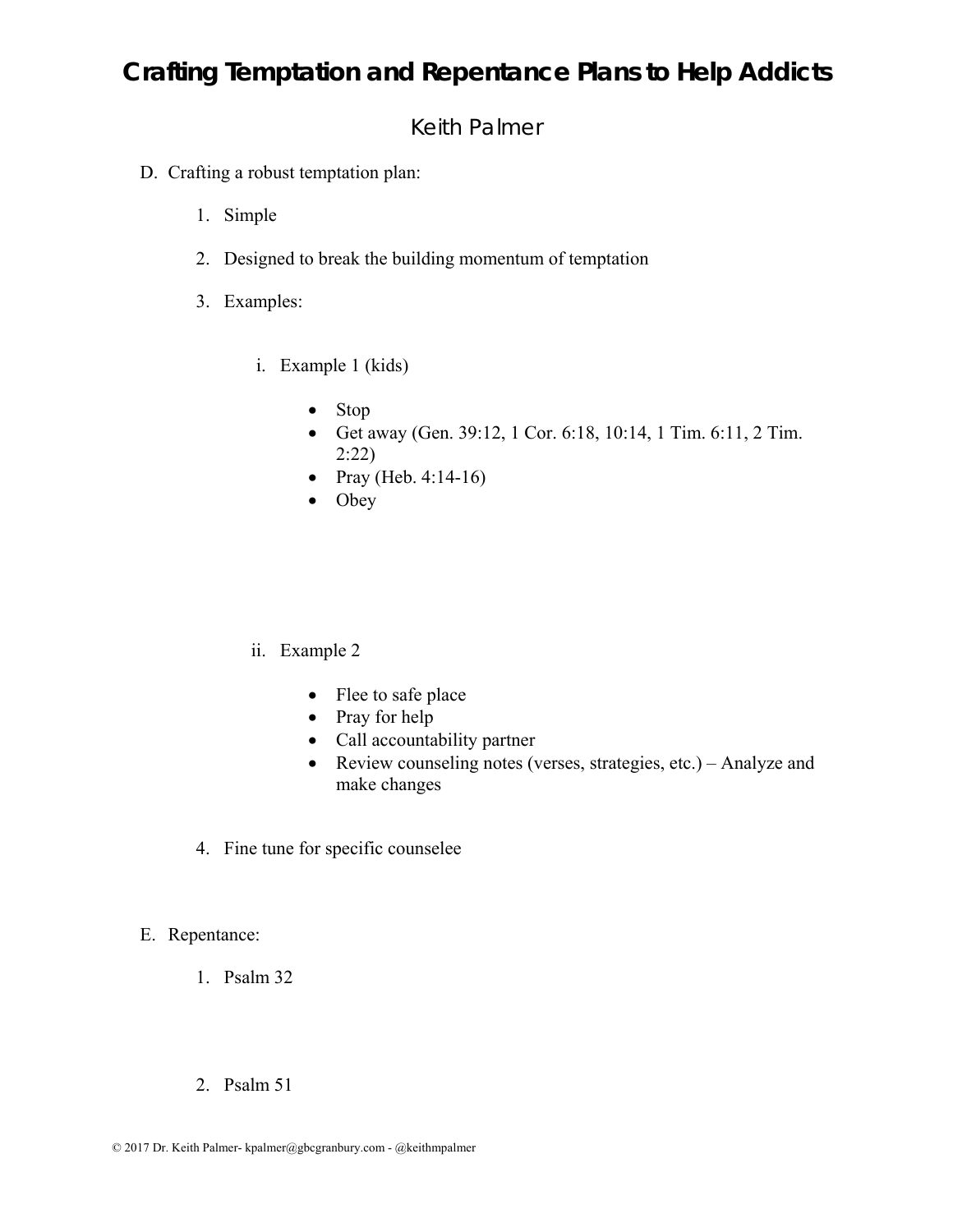Keith Palmer

- F. Crafting a robust repentance plan
- 1. **the sin to God and seek His forgiveness**

Psalm 32:5 - *I acknowledged my sin to You, and my iniquity I did not hide; I said, "I will confess my transgressions to the LORD"; and you forgave the guilt of my sin.*

1 John 1:9 - *If we confess our sins, He is faithful and righteous to forgive us our sins and to cleanse us from all unrighteousness*.

2. Confess the sin and seek forgiveness from those you sinned against

Luke 17:3-4 - *"Be on your guard! If your brother sins, rebuke him; and if he repents, forgive him. "And if he sins against you seven times a day, and returns to you seven times, saying, "I repent,' forgive him."*

3. Confess the sin to another brother in Christ who is helping you with accountability and can pray for you. Be completely open and honest.

> James 5:16 - *Therefore, confess your sins to one another, and pray for one another so that you may be healed. The effective prayer of a righteous man can accomplish much.*

4. Take steps of radical the steps of radical the step of radical temptation in the future. This would include steps such as installing blocking software on your computer and/or phone, etc.

> Matt 5:29-30 - *"If your right eye makes you stumble, tear it out and throw it from you; for it is better for you to lose one of the parts of your body, than for your*  whole body to be thrown into hell. "If your right hand makes you stumble, cut it *off and throw it from you; for it is better for you to lose one of the parts of your body, than for your whole body to go into hell*.

5. What actions of righteousness do you need to implement to the sin?

Eph 4:22-24 - *that, in reference to your former manner of life, you lay aside the old self, which is being corrupted in accordance with the lusts of deceit, and that you be renewed in the spirit of your mind, and put on the new self, which in {the likeness of} God has been created in righteousness and holiness of the truth.*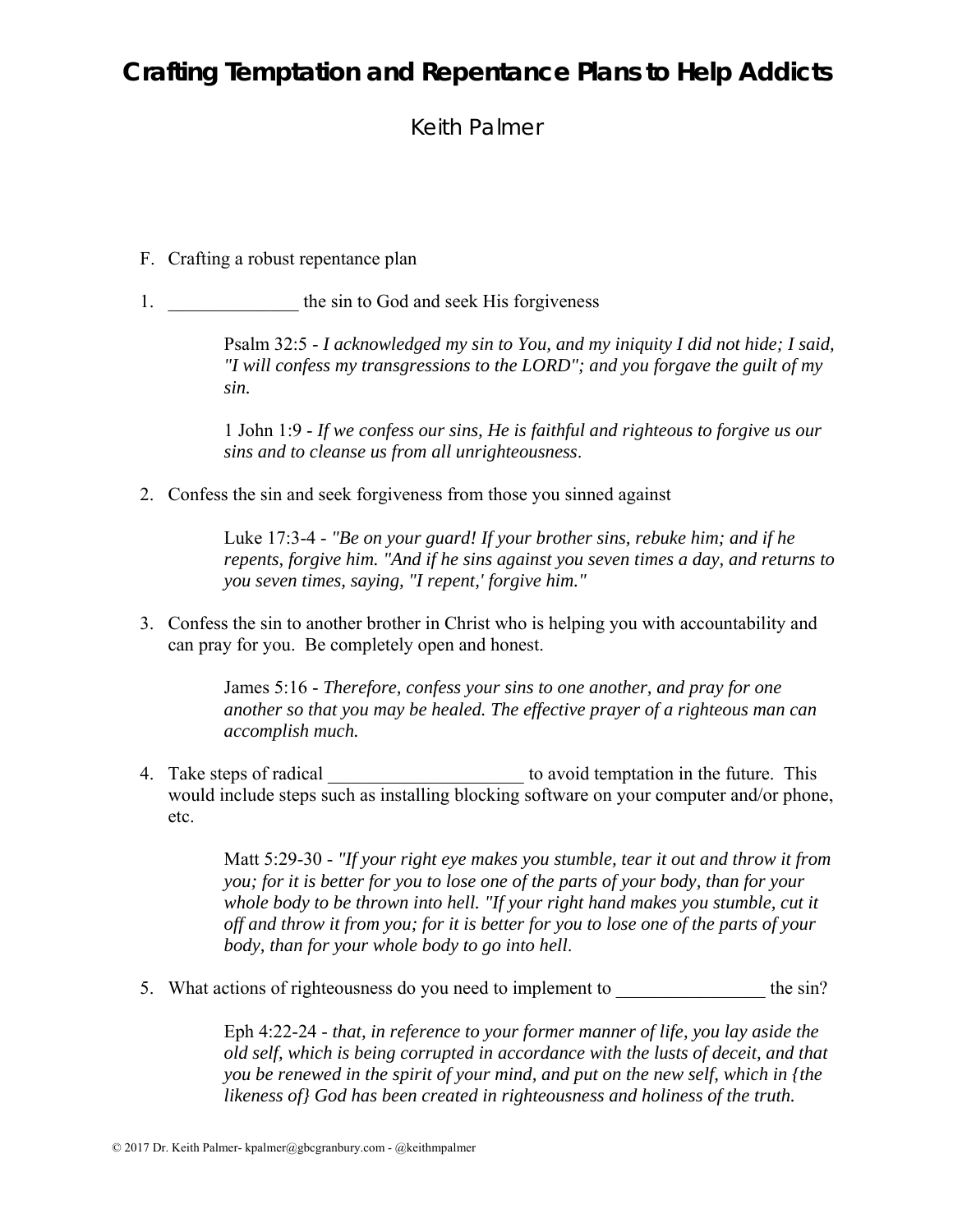## Keith Palmer

To help with this step, ask yourself these questions:

- a. In this specific instance of sin, what should I have been doing?
- b. What are ten specific ways I can show sacrificial love to my wife? (If you are not married, what are ten things your can do to love and serve various people in your church, neighborhood, or workplace?)
- c. Are there areas of responsibility that I have been neglecting?
- d. Are there personal projects, ministries, household duties, or other Godhonoring activities that I need to start doing but I have been putting off?
- 6. Ask God to your heart

Ps 139:23-24 - *Search me, O God, and know my heart; try me and know my anxious thoughts; And see if there be any hurtful way in me, and lead me in the everlasting way*.

- a. What self-serving desires and motives do you see? Confess them to God. What God-honoring and others-serving desires and motives should you replace them with?
- b. When do you think this particular temptation began?
- c. What is the main "pleasure" that pornography offers that is attractive to you? (use the following table to help you). Once you identify the main pleasure (from the "promise of porn" column), next note suggested attributes of God and gospel virtues to meditate on. These will give you biblical truths by which you can renew your mind and help you to form gospel-centered resolutions that are specific to your heart's temptation.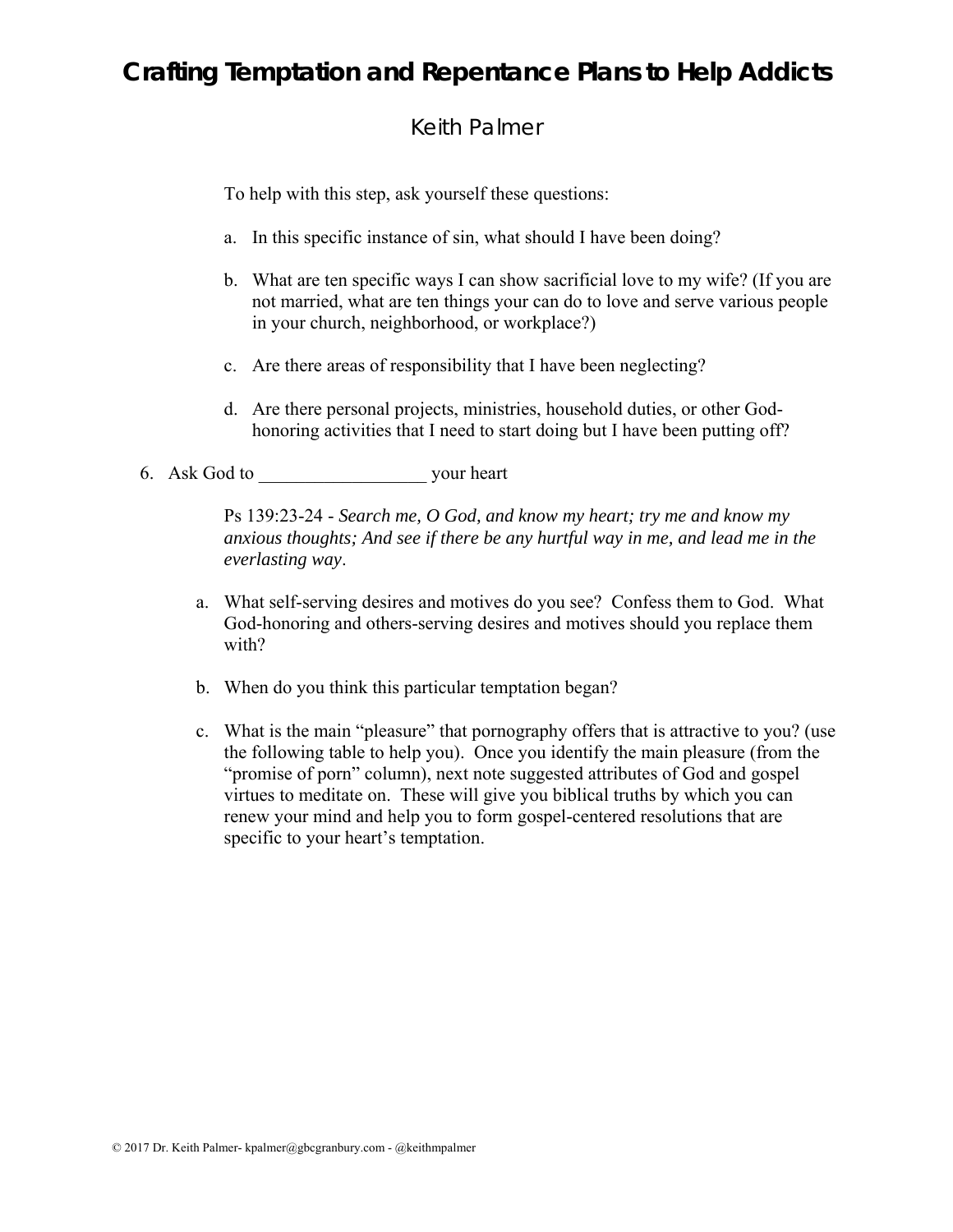Keith Palmer

| <b>Promise of porn</b> | <b>Typical context</b> | <b>Faith in God</b>    | <b>Gospel virtue</b>   |
|------------------------|------------------------|------------------------|------------------------|
| Respect                | Inadequacy and fear    | God is glorious $-$ He | Call yourself to       |
|                        | of rejection           | is the One we should   | pursue God's glory     |
|                        |                        | fear                   |                        |
| Relationship           | Fear of intimacy and   | God is $great - He$ is | Call yourself to       |
|                        | risk / desire for      | sovereign over our     | contentment in Him     |
|                        | relationship           | relationships          |                        |
| Refuge                 | Hardship or fear of    | God is great $-$ He is | Call yourself to take  |
|                        | failure                | sovereign over our     | refuge in Him          |
|                        |                        | lives                  |                        |
| Reward                 | Boredom and            | God is $good$ – He is  | Call yourself to       |
|                        | sacrifice              | our ultimate and       | delight and joy in Him |
|                        |                        | lasting joy            |                        |
| Revenge                | Frustration and anger  | God is gracious $-$ He | Call yourself to       |
|                        |                        | gives us more than we  | patience and returning |
|                        |                        | deserve                | good for evil          |
| Redemption             | Guilt and self-        | God is gracious $-$ He | Call yourself to       |
|                        | loathing               | is the one who atones  | humility               |
|                        |                        | for sin                |                        |

Chart is adapted from Tim Chester, *Closing the Window* (Downers Grove, IL: IVP, 2010), 64.

d. In what other areas of your life do you see selfishness and living for self instead of for God and others?

2 Cor 5:14-15 - *For the love of Christ controls us, having concluded this, that one died for all, therefore all died; and He died for all, so that they who live might no longer live for themselves, but for Him who died and rose again on their behalf.*

Matt 22:36-39 - *"Teacher, which is the great commandment in the Law?" And He said to him, "YOU SHALL LOVE THE LORD YOUR GOD WITH ALL YOUR HEART, AND WITH ALL YOUR SOUL, AND WITH ALL YOUR MIND.' "This is the great and foremost commandment. "The second is like it, "YOU SHALL LOVE YOUR NEIGHBOR AS YOURSELF.'*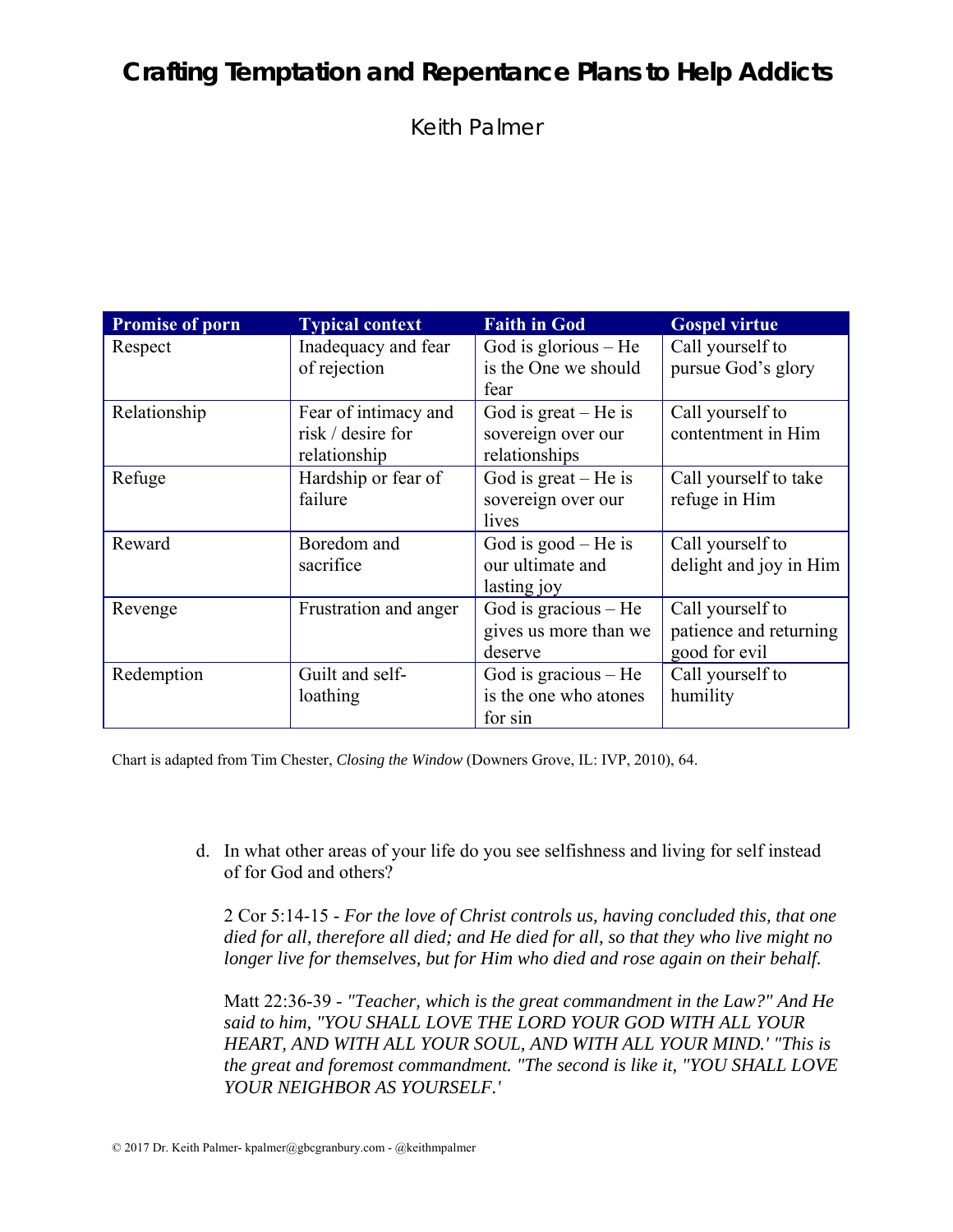Keith Palmer

- i. At work?
- ii. With your family?
- iii. In eating?
- iv. In leisure and hobbies?
- v. At church?
- 7. By God's grace, what commitments to action do you need to make?

1 Tim. 4:7b - *…discipline yourself for the purpose of godliness* 

8. Meditate on and rest in the benefits of being "in Christ" (Romans 6-8, 2 Cor. 5:17, Gal. 2:20)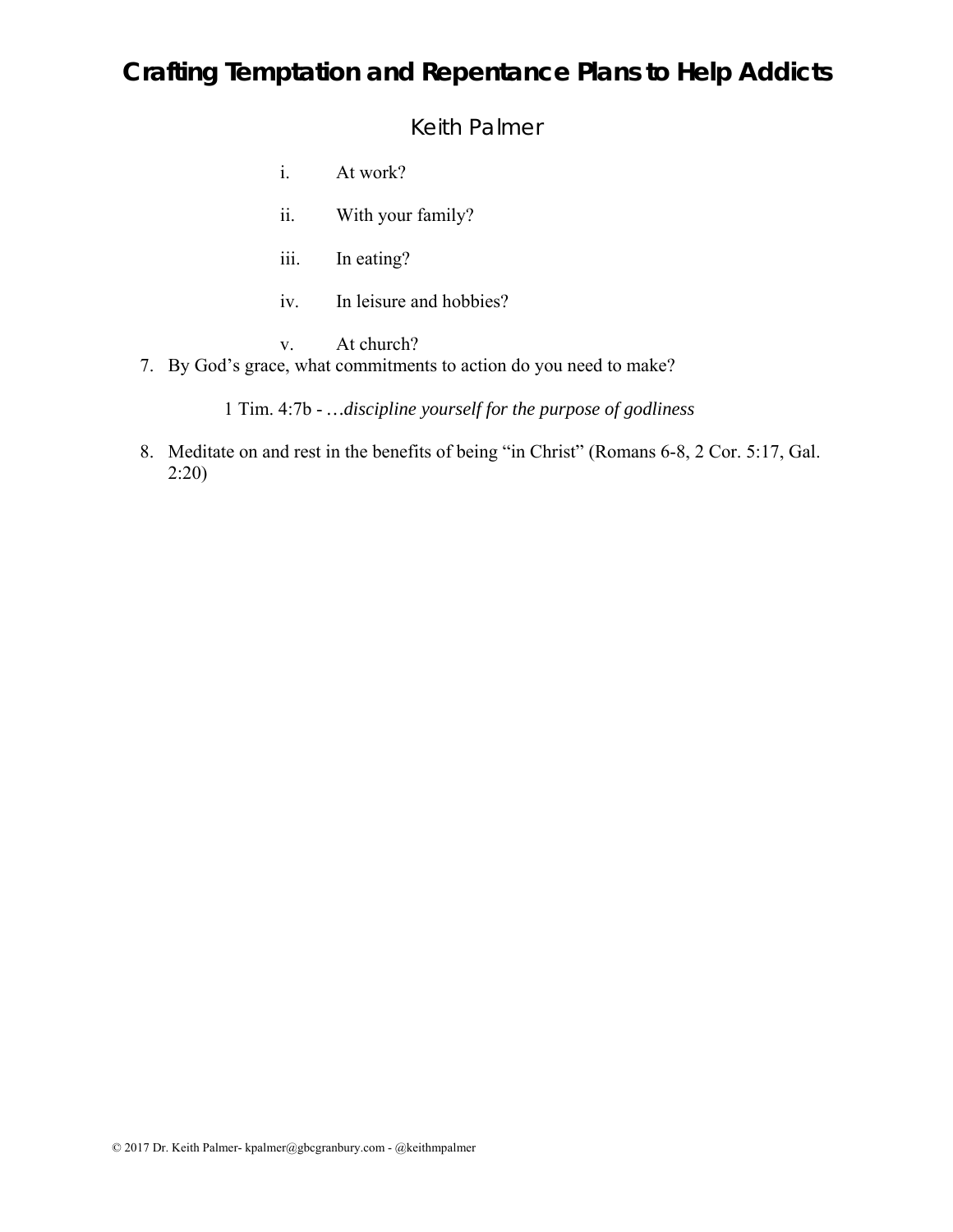## Keith Palmer

#### **Appendix: Offensive plan**

#### PRELIMINARY STEPS:

- Begin with Painfully Honest Evaluation (Ps. 139:23-24)
	- o How often do you struggle?
	- o When do you typically struggle?
	- o In what context(s) do you struggle?
	- o What patterns do you see in your struggle?
	- o Beware of the eternal danger of not fighting (Matt. 5:28-30, cf. 1 John 3:9-10).
- Turn to Christ in Genuine Repentance (Pss. 32, 51, Rom. 7:24-25)
	- o Avoid false saviors:
		- **Trying harder**
		- Making rules
		- Praying more
		- Forming resolutions
		- Giving in to discouragement
		- Relying on biblical principles with relying on Christ
	- o It is only because we are "in Christ" that we have any hope for growth and change (Rom. 6).
- Implement Radical Prevention Steps (Matt. 5:29-30)
	- o Remove sources of temptation (computer/internet, movies, certain contexts, jobs, people, etc.).
	- o Install blocking & accountability software to all computers, phones, and other internet-capable devices.
	- o Restrict access to cable, satellite, or on-demand video services like Netflix, Vudu, iTunes, or Amazon.
	- o Re-design your schedule and daily routine so that it promotes godliness, not sin.
	- o Surround yourself with godly men.

#### OFFENSIVE PLAN:

- 1. Spend daily time with God in His Word and prayer
	- a. My daily time and place is
	- b. My Bible reading plan is \_\_\_\_\_\_\_\_\_\_\_\_\_\_\_\_\_\_\_\_\_\_\_\_\_\_\_\_\_\_\_\_\_\_\_\_\_\_\_\_\_\_\_
	- c. Things I am praying for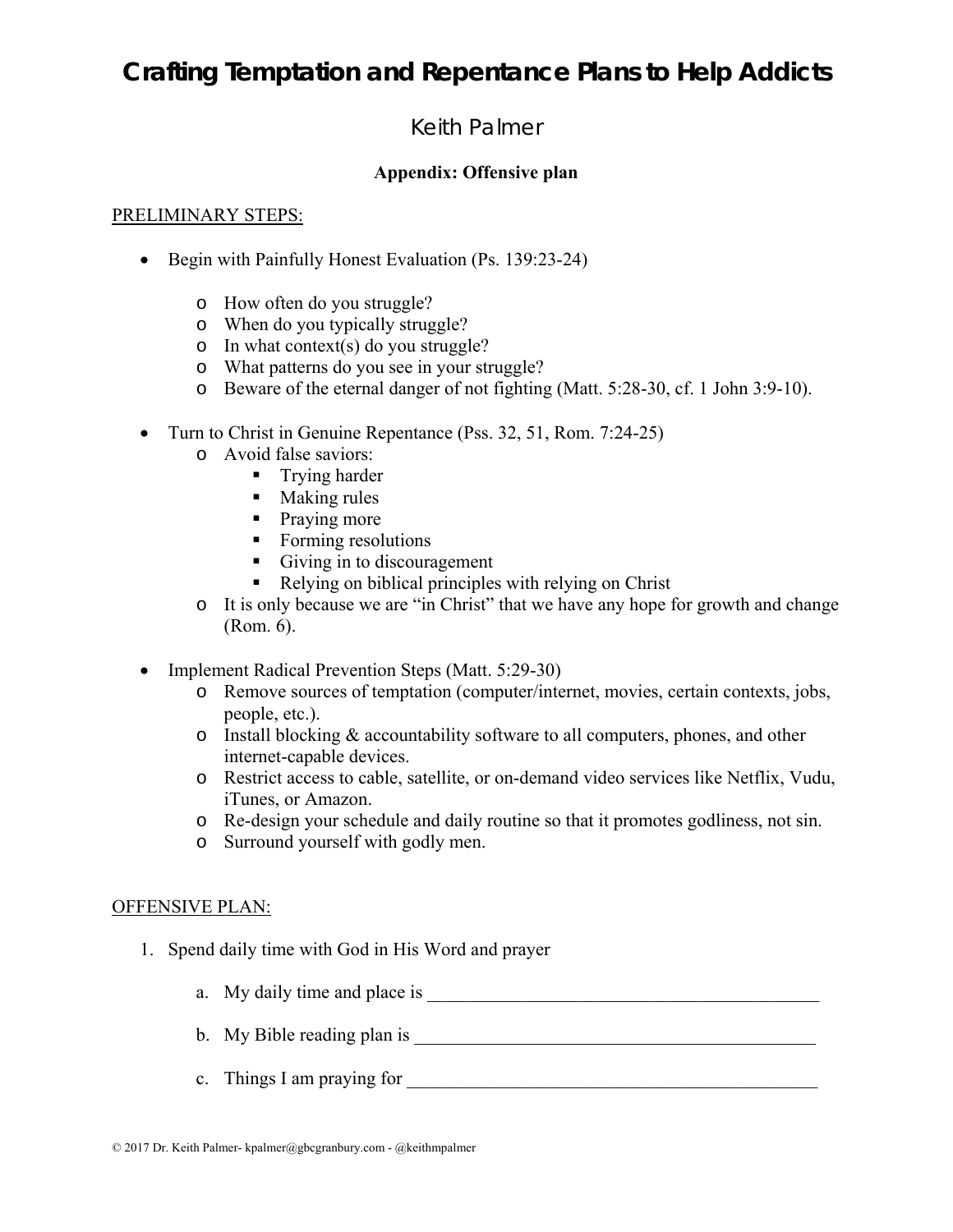### Keith Palmer

2. Read over each of the following Scriptures every day:

2 Timothy 2:22, Job 31:1, Proverbs 5:21, Ps. 119:9-16, Prov. 6:27, Phil. 4:8, 1 Thess. 4:3-8, Lev. 19:2, 1 Tim. 6:11, Eph. 5:3, Col. 3:5, Matt. 28:28-30

- a. Memorize one of the above verses per week.
- b. For the verse you are memorizing, write one specific, practical application that you can do *today*. Do one application per day.
- 3. Attend a worship service every Sunday. Commit yourself to a local body of believers in a Bible-teaching church.

Hebrews 10:23-25 - *Let us hold fast the confession of our hope without wavering, for He who promised is faithful; and let us consider how to stimulate one another to love and good deeds, not forsaking our own assembling together, as is the habit of some, but encouraging one another; and all the more as you see the day drawing near.*

4. Get involved in a small group or discipleship group in your church. A small group or discipleship group is a context where you can practice the "one anothers" of Scripture, receive the ministry of others, and build relationships where "speaking the truth in love" can occur.

> Eph 4:14-16 - *As a result, we are no longer to be children, tossed here and there by waves and carried about by every wind of doctrine, by the trickery of men, by craftiness in deceitful scheming; but speaking the truth in love, we are to grow up in all aspects into Him who is the head, even Christ, from whom the whole body, being fitted and held together by what every joint supplies, according to the proper working of each individual part, causes the growth of the body for the building up of itself in love.*

5. Find a ministry in your church that you can get involved with. If possible, try to get involved with a ministry that involves serving other people.

> 1 Peter 4:10 - *As each one has received a special gift, employ it in serving one another as good stewards of the manifold grace of God*.

6. Seek out an older, godly man who can disciple you and specifically hold you accountable with your struggle.

> Titus 2:6-8 - *Likewise urge the young men to be sensible; in all things show yourself to be an example of good deeds, with purity in doctrine, dignified, sound in speech which is beyond reproach, so that the opponent will be put to shame, having nothing bad to say about us.*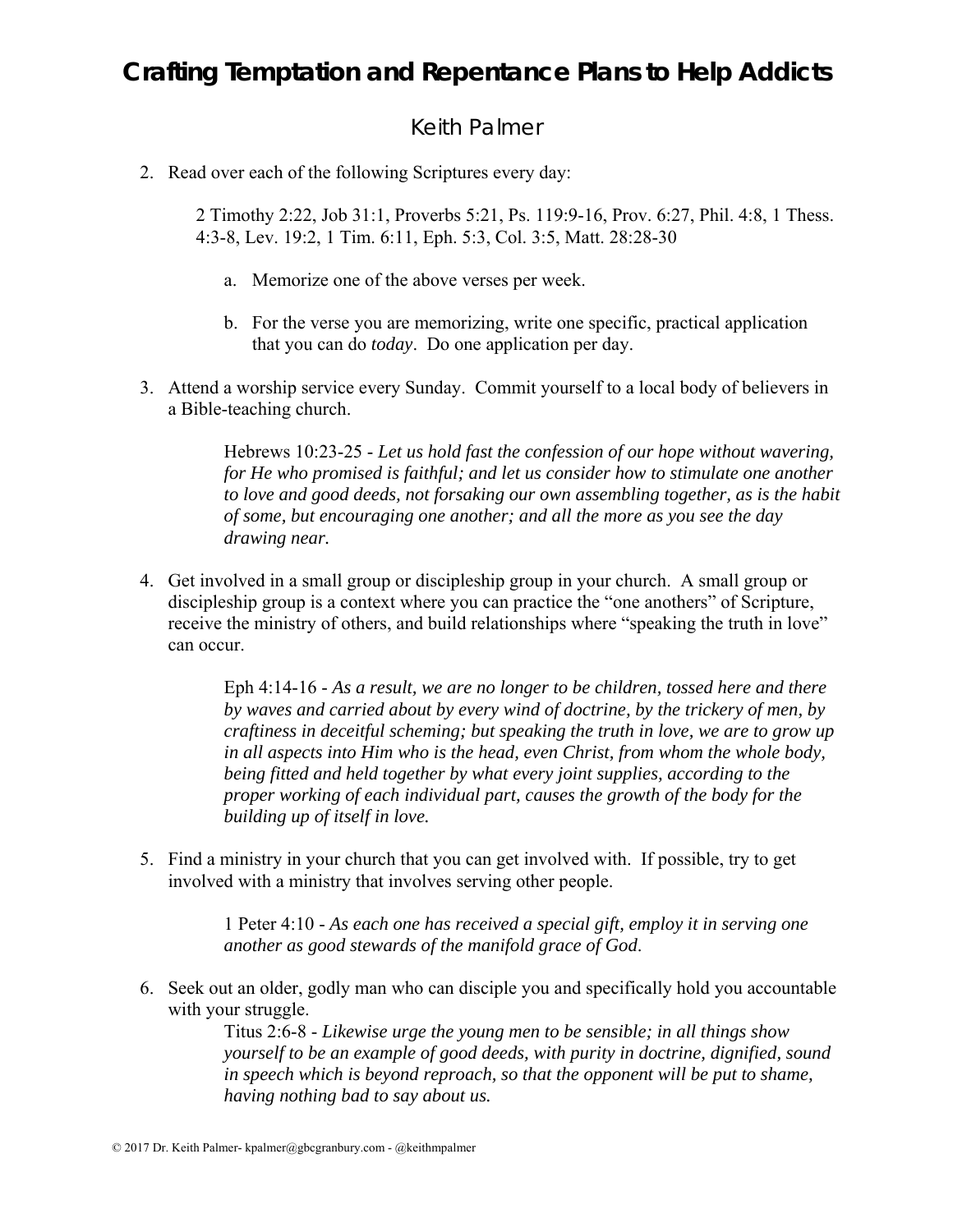## Keith Palmer

7. Practice the principle of radical amputation.

Matt 5:29-30 - *"If your right eye makes you stumble, tear it out and throw it from you; for it is better for you to lose one of the parts of your body, than for your*  whole body to be thrown into hell. "If your right hand makes you stumble, cut it *off and throw it from you; for it is better for you to lose one of the parts of your body, than for your whole body to go into hell*.

a. What things are causing you to be tempted? As Jesus commands, remove these things so that you will no longer be tempted (this may mean adding blocking software to the internet or getting rid of home internet service, removing cable TV service, avoiding certain people or places, etc.)

Rom 13:14 - *But put on the Lord Jesus Christ, and make no provision for the flesh in regard to its lusts.*

- b. What things are you doing which are "making provision for the flesh" and leading you to temptation?
- 8. What sexual-related thoughts and fantasies have you been entertaining? These need to be put-off and replaced with godly, Christ-exalting thoughts and desires.

Eph 4:22-24 - *that, in reference to your former manner of life, you lay aside the old self, which is being corrupted in accordance with the lusts of deceit, and that you be renewed in the spirit of your mind, and put on the new self, which in {the likeness of} God has been created in righteousness and holiness of the truth.*

Philippians 4:8 - *Finally, brethren, whatever is true, whatever is honorable, whatever is right, whatever is pure, whatever is lovely, whatever is of good repute, if there is any excellence and if anything worthy of praise, dwell on these things.*

a. It is helpful with these things to already have a "put-on" list in mind so that you have something to think about when sinful thoughts arise.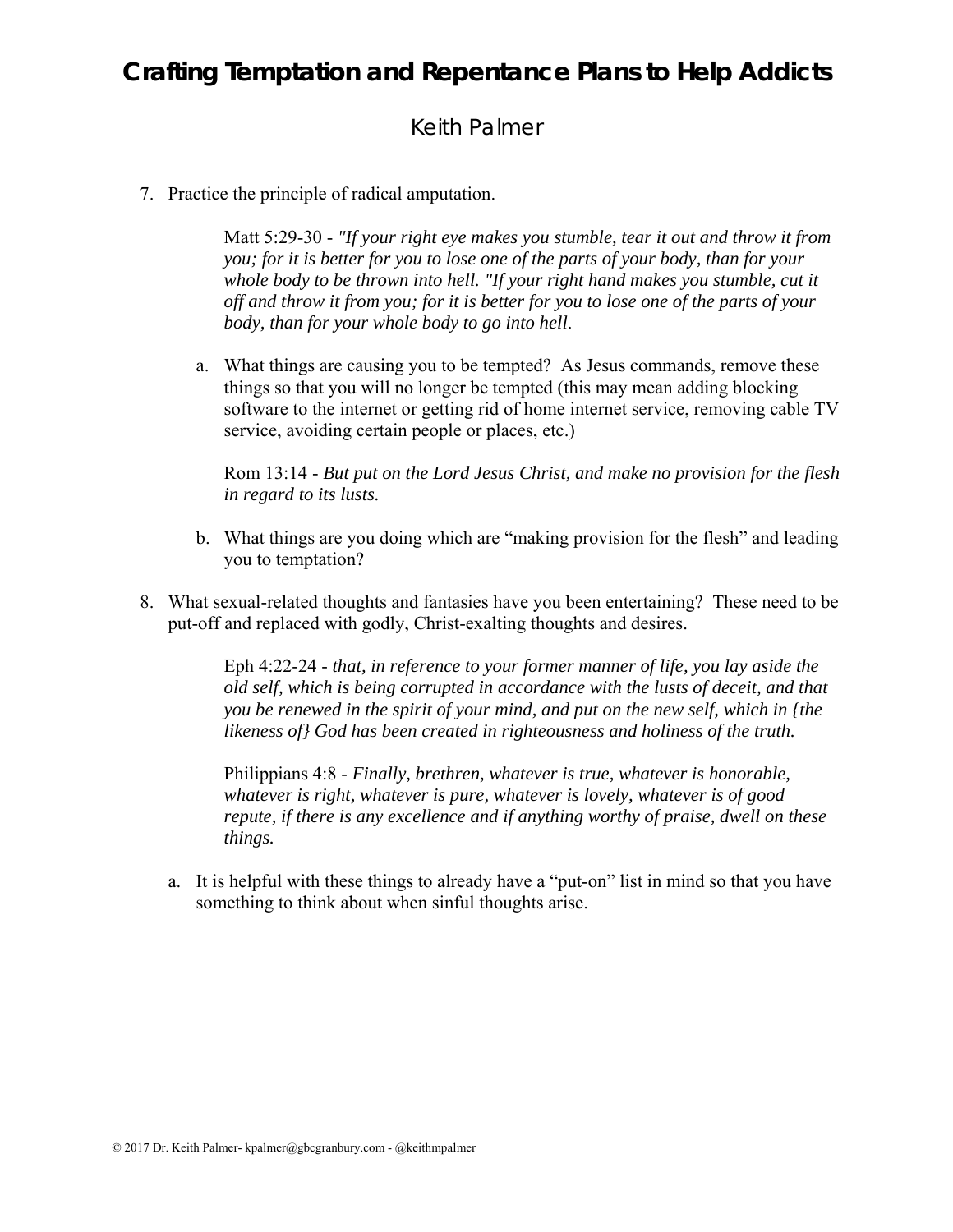## Keith Palmer

| <b>PUT-OFF</b>                                       | PUT-ON                                                                                                                                                                                                                                                                              |  |
|------------------------------------------------------|-------------------------------------------------------------------------------------------------------------------------------------------------------------------------------------------------------------------------------------------------------------------------------------|--|
| I'm tired and stressed out, I need some<br>relief    | Lord, I'm tired and stressed. I need your grace to<br>sustain me. Help me to find peace in You alone.                                                                                                                                                                               |  |
| I just want to feel the rush of looking<br>at        | Father, only you can bring godly pleasure to my soul.<br>Help me to see the deception of the temptation I feel<br>right now. Might I find joy in the pleasures which are<br>in Your right hand.                                                                                     |  |
| She looks                                            | Father, that woman is Yours: made in Your image by<br>You and for You. Any sexual beauty she has is<br>reserved for her husband alone. Help me to honor her<br>as a fellow image-bearer and to think of her as a sister<br>whom I am called to serve and treat with purity.         |  |
| I'll just look for a minute                          | "Put on the Lord Jesus Christ, and make no provision<br>[no plan to indulge] for the flesh in regard to its lusts."<br>I must kill this thought now. Instead, I'm going to go<br>ask my mom if I can help with any chores.                                                          |  |
| It will feel so good to                              | "For the lips of an adulteress drip honey And smoother<br>than oil is her speech; 4 But in the end she is bitter as<br>wormwood, Sharp as a two-edged sword." - Prov. 5:3-4                                                                                                         |  |
| God will forgive me                                  | "Are we to continue in sin that grace might increase?<br>May it never be!" - Rom. 6:1                                                                                                                                                                                               |  |
| No one will know                                     | "For the ways of a man are before the eyes of the Lord,<br>and He watches all his paths" - Prov. 5:21                                                                                                                                                                               |  |
| I can't resist this temptation. It is too<br>strong! | "No temptation has overtaken you but such as is<br>common to man; and God is faithful, who will not<br>allow you to be tempted beyond what you are able, but<br>with the temptation will provide the way of escape also,<br>so that you will be able to endure it." $-1$ Cor. 10:13 |  |

- b. Since sexual temptation often comes to the mind as an image, having "righteous images" to replace them with is essential.
- c. Romans 13:14 offers a helpful "put-on/put-off" admonition:
	- "Put on the Lord Jesus Christ" His desires, thoughts, provision, etc.
	- Put of  $f$  "make no provision for the flesh in regard to its lusts." The word "provision" means "thoughtful planning to meet a need." This verse commands us to not even begin to "make a plan" to indulge in sexual lust, but to kill the desire as soon as it comes.